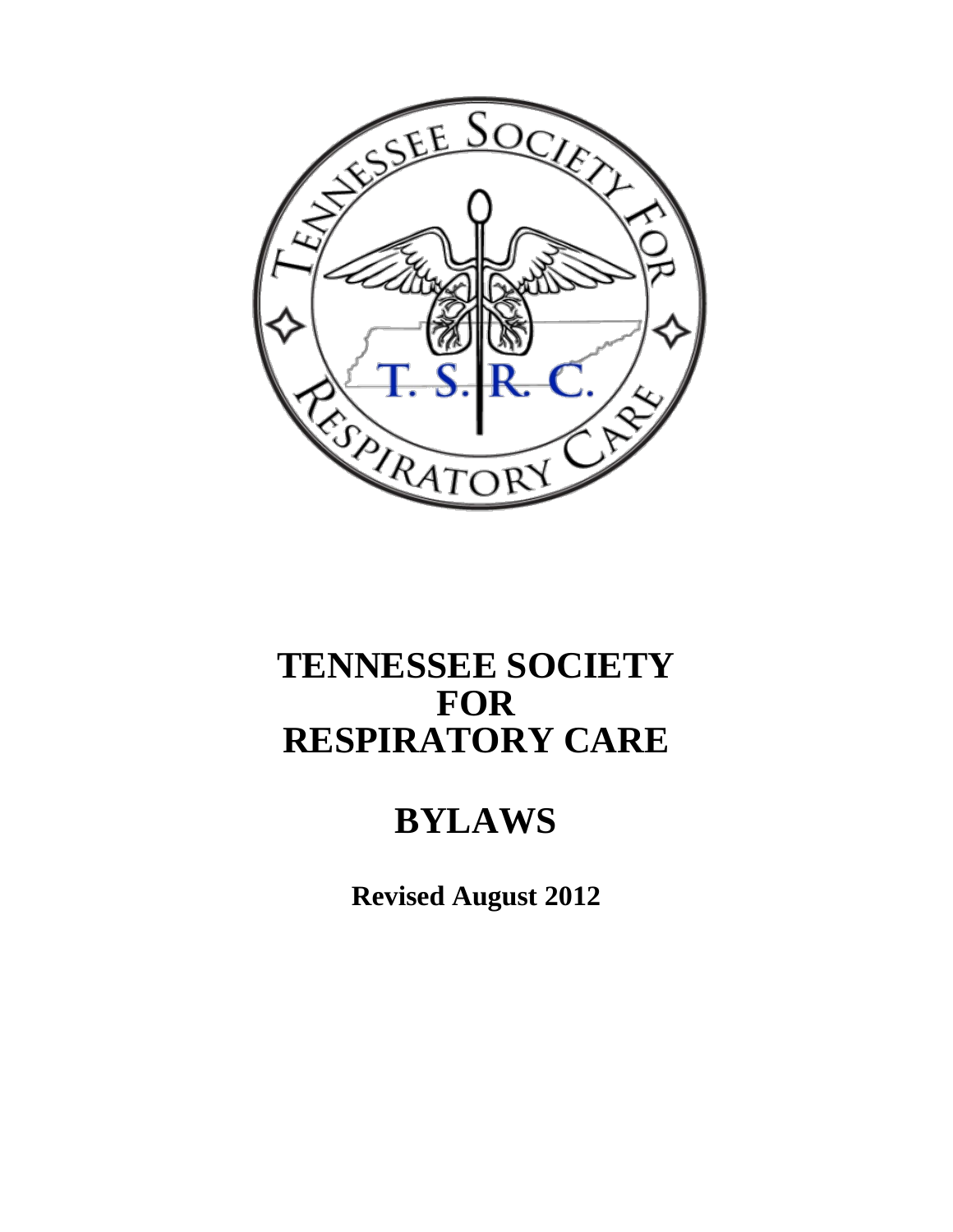# **ARTICLE I: NAME**

## Section 1: Name

This organization shall be known as the Tennessee Society for Respiratory Care, hereinafter referred to as the Society, a chartered affiliate of the American Association for Respiratory Care, hereinafter referred to as the AARC, which is incorporated under the General Not-For-Profit Corporation Act of the State of Illinois.

## Section 2: Boundaries

The area included within the boundaries of this Society shall be the geographical boundaries of the State of Tennessee.

# **ARTICLE II: OBJECT**

Section 1: Purpose

- a. Encourage and develop programs that advance the education, science, technology, ethics and art of cardiopulmonary care for those interested in all aspects of health care related to the cardiopulmonary system.
- b. Facilitate cooperation and communication between the cardiopulmonary practitioner and all participants in the health care environment.
- c. Provide for public education in health promotion and disease prevention.

## Section 2: Intent

- a. No part of the net earnings of the Society shall inure to the benefit of any private member or individual, nor shall the Society perform particular services for individual members thereof except as otherwise stated in these Bylaws.
- b. In the event of the dissolution of this Society, whether voluntary or involuntary, all of its remaining assets shall be distributed in such manner as the Board of Directors, hereinafter referred to as the Board, of this Society shall, by majority vote, determine to be best calculated to carry out the objectives and purposes for which the Society is formed. The distribution of the funds, income, and property of this Society upon dissolution may be made available to any similar organization(s) maintained and created for one or more of the foregoing purposes, if at any time of distribution, the payee or distributee is then exempt from taxation, and if gifts or transfers to the payee or distributee are then exempt from taxation under the provisions of the Internal Revenue Code or changes which amend or supersede the said provisions.
- c. The Society shall not commit any act which shall constitute the unauthorized practice of medicine under the laws of any state.

# **ARTICLE III: MEMBERSHIP**

#### Section 1: Classes

The membership of this Society shall include four (4) classes: Active Member, Associate Member, and Special Member as defined in the AARC bylaws**,** and State member as described below.

# Section 2: Eligibility

- a. An individual is eligible to be a member of this Society if that person is a member of the AARC as specified in the AARC Bylaws and meets the requirements for Chartered Affiliate membership in this Society, or
- b. An individual is eligible to be a State Member if the individual wishes to be a member of the TSRC and has the qualifications for Active, Associate, or Special membership in the AARC but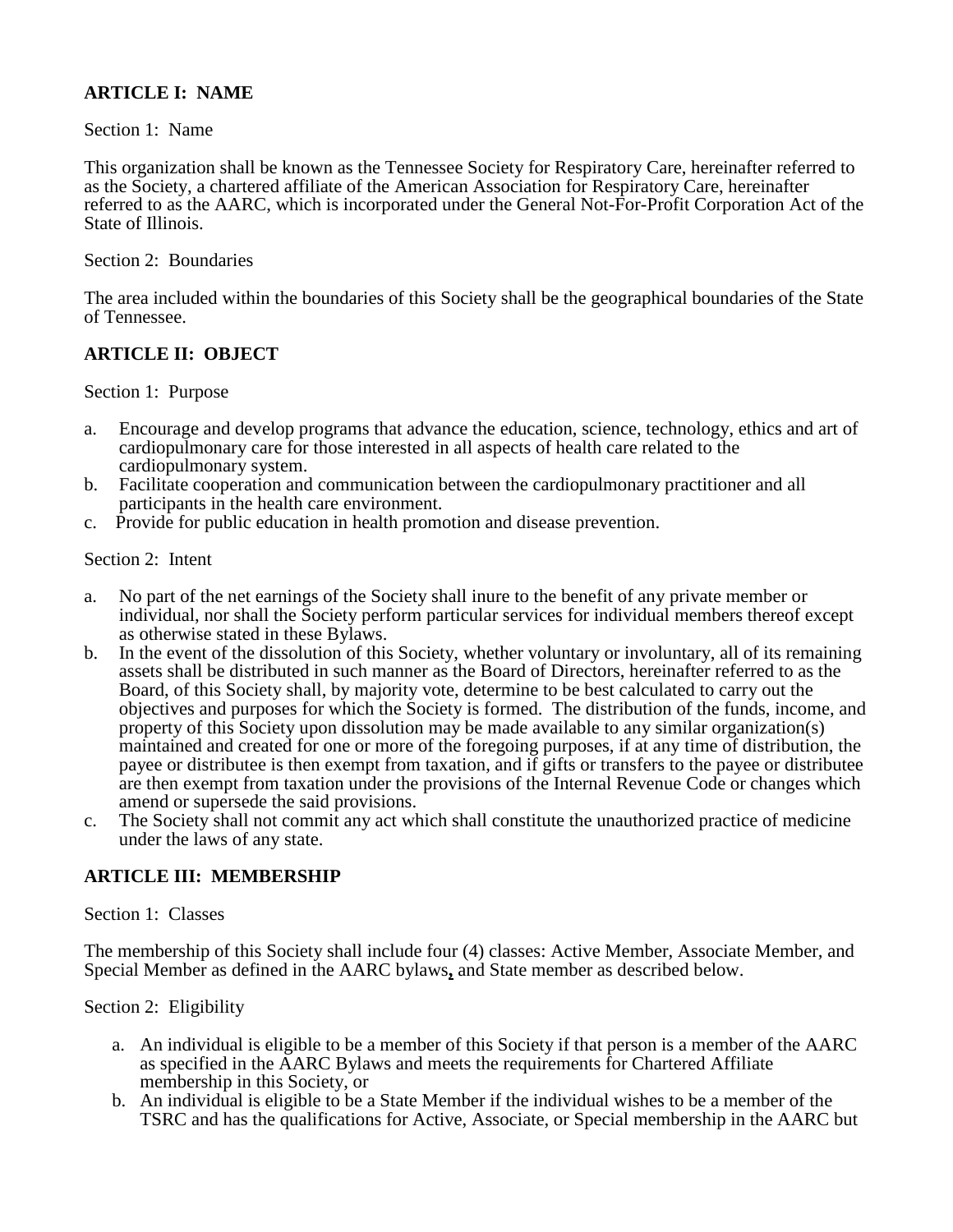is not currently a member of AARC. State membership dues are set annually by the TSRC Board of Directors.

## Section 3: Privileges

The privileges of Active, Associate, and Special members to vote, hold office and hold committee chair positions are as defined by AARC Bylaws. State Members are not entitled to these privileges.

## Section 4: Application for Membership

Application for Active, Associate, or Special membership in this Society shall follow the procedure specified in the AARC Bylaws. Application for State membership in this Society shall follow procedures specified by TSRC Policy & Procedures.

# **ARTICLE IV: OFFICERS AND DIRECTORS**

## Section 1: Officers

The officers of the Society shall be a President, a President-Elect or an Immediate Past President, a Vice-President, a Secretary, and a Treasurer.

#### Section 2: Chapter Representation

Each Chapter shall be represented on the Board by the Chapter President and Chapter President-Elect, who shall hereafter be referred to as Directors. In the absence of a chapter President or President-Elect a representative designated by the Chapter's Officers may attend. The representative will have a voice, but can not vote.

#### Section 3: Term of Office

The term of office for the Society President, Vice-President, Secretary, and Treasurer shall be for two (2) years**.** The two-year term of these Executive Officers shall commence and end according to the Policies and Procedures promulgated by the Board. The term of office for any other Society officers and Directors of the Society Board shall be for one (1) year. The one-year term of other Society officers shall coincide with the Society's fiscal year.

Section 4: Vacancies in Office

- a. In the event of a vacancy in the office of President, The President-Elect shall become acting President to serve the unexpired term and shall serve his or her own, the successive term, as President.
- b. In the event of a vacancy in the office of President-Elect, the Vice-President shall assume the duties, but not the office, of President-Elect, as well as his own. At the next meeting of the Board the vacancy shall be filled by Board election.
- c. In the event of a vacancy in the office of Vice-President, Secretary or Treasurer, the President shall appoint a member of the Board to assume the duties of that office. At the next meeting of the Board the vacancy shall be filled by Board election.
- d. In the event of a vacancy in the office of Immediate Past-President, the Board, at its next meeting, may fill the vacancy, with a Past-President, by appointment.

Section 5: Duties of Officers

a. The President shall: be the chief executive officer of the Society; preside at the annual business meeting and all meetings of the Board, prepare an agenda for the annual business meeting and submit it to the membership not fewer than thirty  $(30)$  days prior to such a meeting in accordance with these Bylaws, prepare an agenda for each meeting of the Board and submit it to the members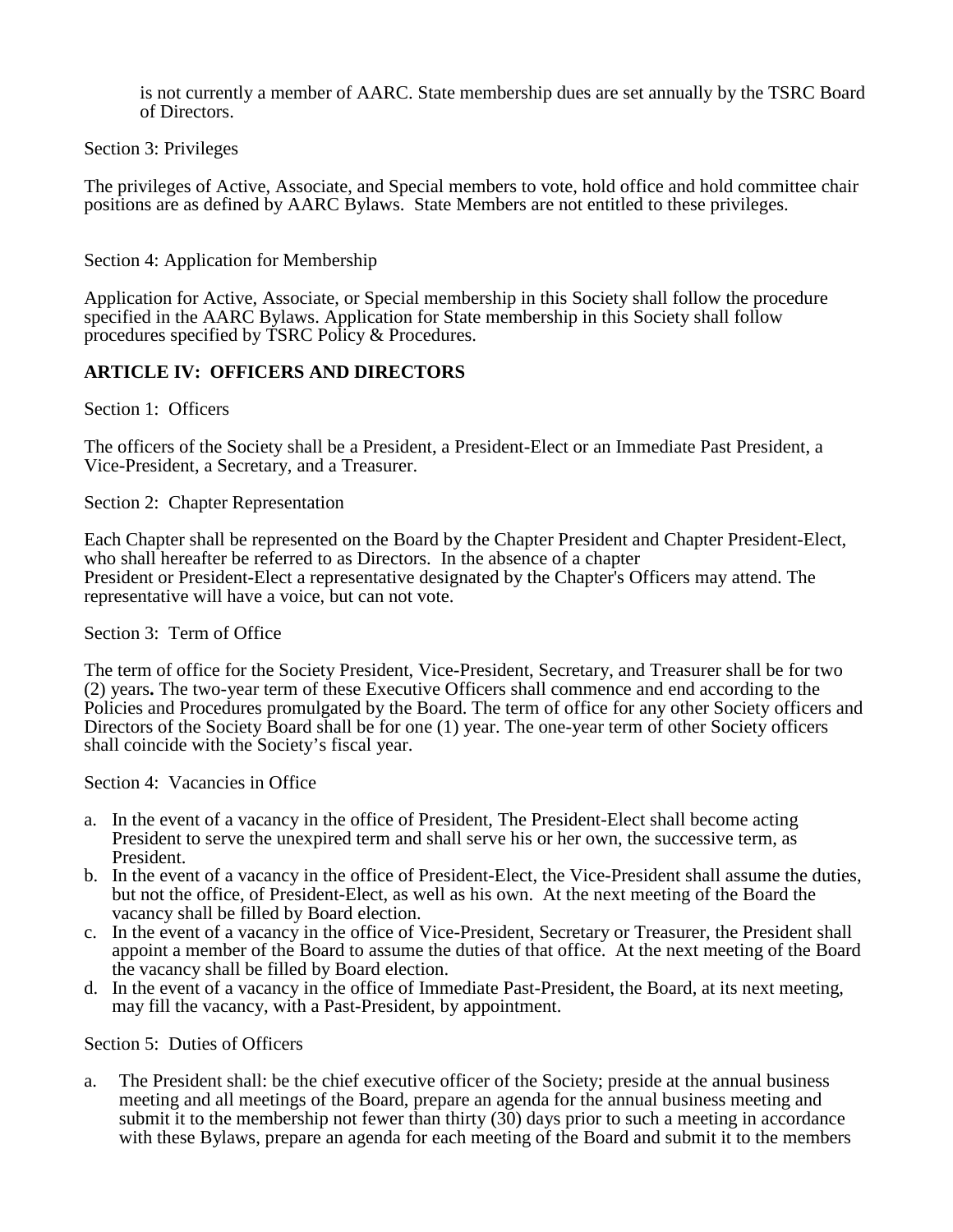of the Board not fewer than fifteen (15) days prior to such meeting; appoint standing and special committees subject to the approval of the Board; be an ex-officio member of all committees except the Elections and Nominations Committee; present to the Board and membership an annual report of the Society activities.

- b. The President-Elect shall: become acting President and shall assume the duties of same in the event of absence, resignation, or disability of the President, shall perform such other duties as shall be assigned by the President or the Board, and shall chair the Nominations and Elections Committee.
- The Vice-President shall: assume the duties, but not the office, of the President-Elect in the event of absence, resignation, or disability, and shall also continue to carry out the duties of the Vice-President, and perform other duties as assigned by the President or the Board.
- d. The Treasurer shall: have charge of all funds and securities of the Society; endorse checks, drafts, or other orders for payment of bills; disburse funds as authorized by the Board of Directors in accordance with the adopted budget; deposit funds as the Board may designate; see that full and accurate accounts are kept; make written quarterly financial reports to the Board and a complete written yearly report for the previous year at the first meeting of the Board; and perform other duties as assigned by the President or the Board.
- e. The Secretary shall: keep the minutes of the Boards' regular business meetings and the annual business meeting; submit a copy of the minutes of every meeting of the governing body and other business of the Society to the Executive Office of the AARC within thirty (30) days following the meeting; and perform other duties as assigned by the President or the Board.
- f. The Immediate Past-President shall: advise and consult with the President, be a member of the Bylaws Committee, and perform other duties as assigned by the President or the Board.

# **ARTICLE V: NOMINATIONS AND ELECTIONS**

Nominations and Elections Committee

The chair shall be the President-Elect or the Immediate Past President, depending on which cycle of elections and officers the Society is in. The President shall appoint a Nominations and Elections Committee each year before the annual business meeting. The committee shall prepare and the Chairman report a slate of nominees to the Board at the third or fourth calendar year meeting of the Board, so that the election may be held in such a manner as to provide the membership adequate time for voting prior to the Annual Business Meeting. The committee shall perform such other duties as are defined in Article X, Section 2 of these Bylaws.

# **ARTICLE VI: BOARD OF DIRECTORS**

Section 1: Composition and Powers

- a. The executive government of this Society shall be vested in a Board of Active members consisting of the President, President-Elect or Immediate Past-President, Vice-President, Secretary, Treasurer, Delegates, Chapter Presidents, Chapter Presidents-Elect, and in an ex-officio capacity, the Society Medical Advisor.
- b. The President shall be Chairman and presiding officer of the Board and the Executive Committee and shall invite, in writing (notification may be via email), such individuals to the meetings of the Board as shall be deemed necessary.
- c. The Board shall have the power to declare an office vacant by a two-thirds  $(2/3)$  vote of the whole Board, upon refusal or neglect of any member of the Board to perform the duties of that office, or for any conduct deemed prejudicial to the Society. Written notice shall be given to the incumbent that the office has been declared vacant.
- d. All Board members shall regularly attend the meetings of their chapter as described by Board policy. Failure to do so shall be reason for removal from office.
- e. Every Board member must be a member of the Tennessee Society for Respiratory Care.

Section 2: Duties

a. Supervise all business and activities of the Society within the limitations of these Bylaws.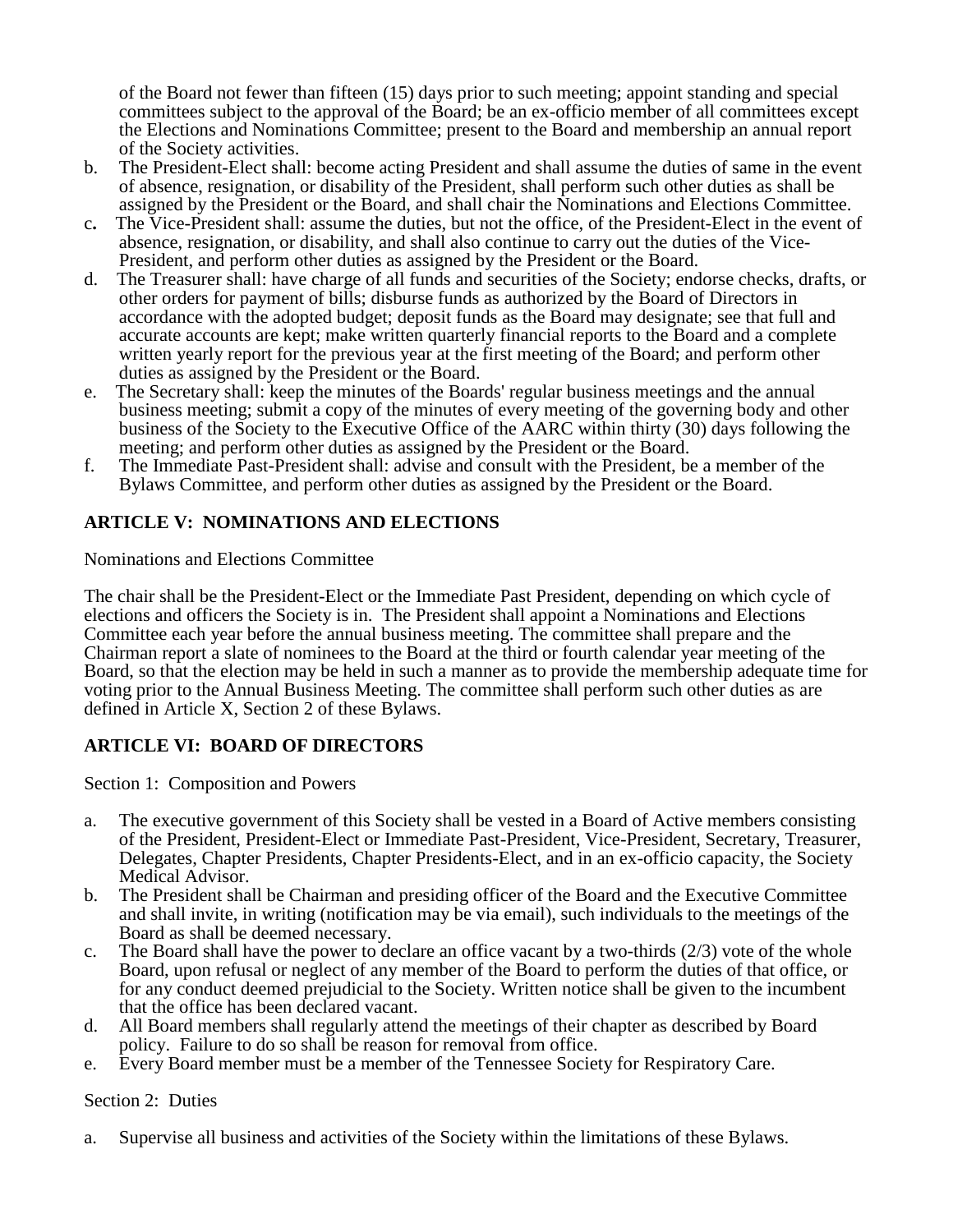- b. Adopt and rescind standing rules of the Society.
- c. After consideration of the budget, determine for the following year the amount of membership dues, remunerations, stipends, and other related matters.
- d. Approve formation or dissolution of a chapter which meets or fails to meet, respectively, the requirements for affiliation.
- e. Perform such other duties as may be necessary or appropriate for the management of the Society.

#### Section 3: Meetings

- a. The Board shall hold not fewer than four (4) regular and separate meetings during the calendar year.
- b. Special meetings of the Board shall be called by the President at such times as the business of the Society shall require or upon written request of four (4) members of the Board filed with the President and Secretary of the Society.
- c. A majority of the Board shall constitute a quorum at any meeting.

## Section 4: Interim Business (Voting)

Whenever, in the judgment of the Board, it is necessary to present any business to the membership prior to the next regular or annual business meeting, the Board may conduct a vote of the membership by email. The question thus presented shall be determined according to a majority of the valid responses received by email within the time the Board may specify after the date of such submission. Any and all action approved by the members in accordance with the requirements of this Article shall be binding upon each member thereof.

#### Section 5: Executive Committee

- a. The Executive Committee of the Board shall consist of the President, President-Elect or Immediate Past-President, Vice-President, Secretary, Treasurer, and Delegates**.** This committee shall have the power to act for the Board between meetings of the Board and such action shall be subject to ratification by the Board at its next meeting. The Executive Committee shall also function as the Bylaws Interpretation Committee.<br>This committee shall propose an annual budget for approval by the Board.
- 
- <sup>b</sup>**.** This committee shall propose an annual budget for approval by the Board**.** c. This committee shall verify that the Treasurer does not exceed the budgeted expenses in any category without its consent and two-thirds (2/3) approval of the Board.

Section 6: Multiple Offices

No Officer or Delegate shall hold Chapter office simultaneously.

# **ARTICLE VII: ANNUAL BUSINESS MEETING**

#### Section 1: Date and Time

- a. The society shall hold an annual business meeting during the annual state meeting of each calendar year; additional meetings may be held as required to fulfill the objectives of the Society.
- b. The date and place of the annual business meeting and additional meetings shall be decided in advance by the Board. In the event of a major emergency, the Board may cancel the scheduled meeting, set a new date and place, if feasible, or conduct the business of the meeting remotely provided the material is sent in the same words to the voting membership.

#### Section 2: Purpose

- a. The annual business meeting shall be for the purpose of receiving reports of officers and committees, the results of the election, and for other business brought by the President.
- b. Additional business meetings shall be for the purpose of receiving reports and other business brought by the President.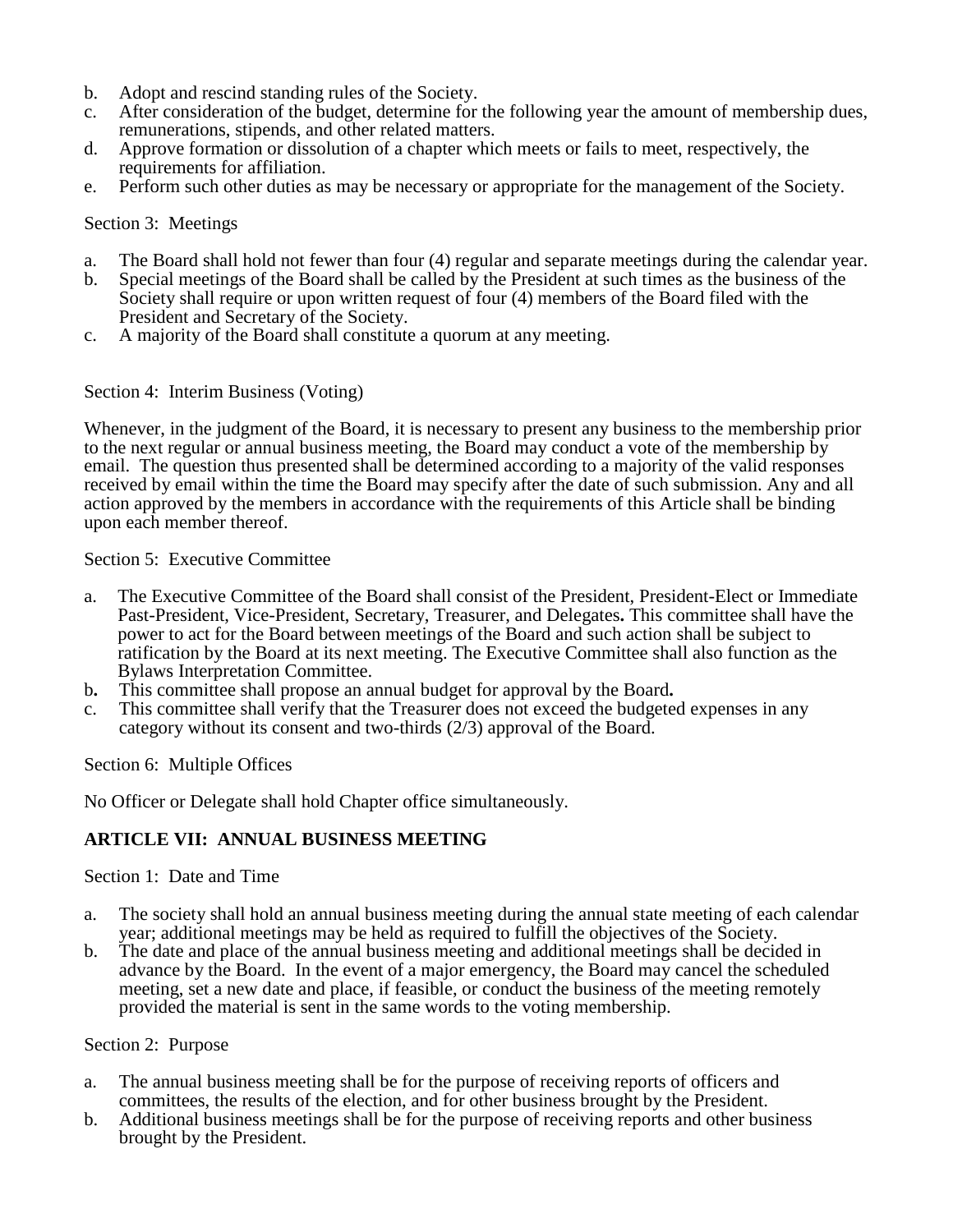Section 3: Notification

Written notice of the time, place, and agenda of the annual business meeting shall be sent to all members of the Society not fewer than thirty (30) days prior to the meeting. Email distribution to all members may be held to be equivalent to USPS mail.

Section 4: Quorum

A majority of the Board of Directors shall constitute a quorum at any meeting of the Board.

# **ARTICLE VIII: SOCIETY DELEGATES TO THE AARC HOUSE OF DELEGATES**

Section 1: Election

Delegates of the Society to the House of Delegates of the AARC shall be elected as specified in the AARC bylaws.

Section 2: Duties

The duties of the Delegates shall be as specified in the Bylaws of the AARC.

Section 3: Board Members

The Delegates shall be voting members of the Society Board.

Section 4: Multiple Offices

Delegates may not hold concurrent elective offices.

Section 5: Term of Office

- a. The Delegate shall serve for a two (2) year term to begin at the time the Board determines in its Policies and Procedures for elections that Executive Officers' terms shall begin.
- b. The Junior Delegate shall be elected for a two  $(2)$  year term to begin as specified above and automatically accede to the position of Delegate at the end of the two (2) year term.

Section 6: Vacancies in Office

- a. In the event of a vacancy in the office of Delegate, the Junior Delegate shall assume the duties but not the office of Delegate, and serve until the next meeting of the Board, at which time the Board will compile a slate of nominees to be presented to the active members of the Society for election of the Delegate.
- b. In the event of a vacancy in the office of Junior Delegate, the President shall appoint a member of the Board to assume the duties of the office until the next meeting of the Board, at which time the Board will compile a slate of nominees to be presented to the active members of the Society for election of the Junior Delegate.

# **ARTICLE IX: COMMITTEES**

Section 1: Standing Committees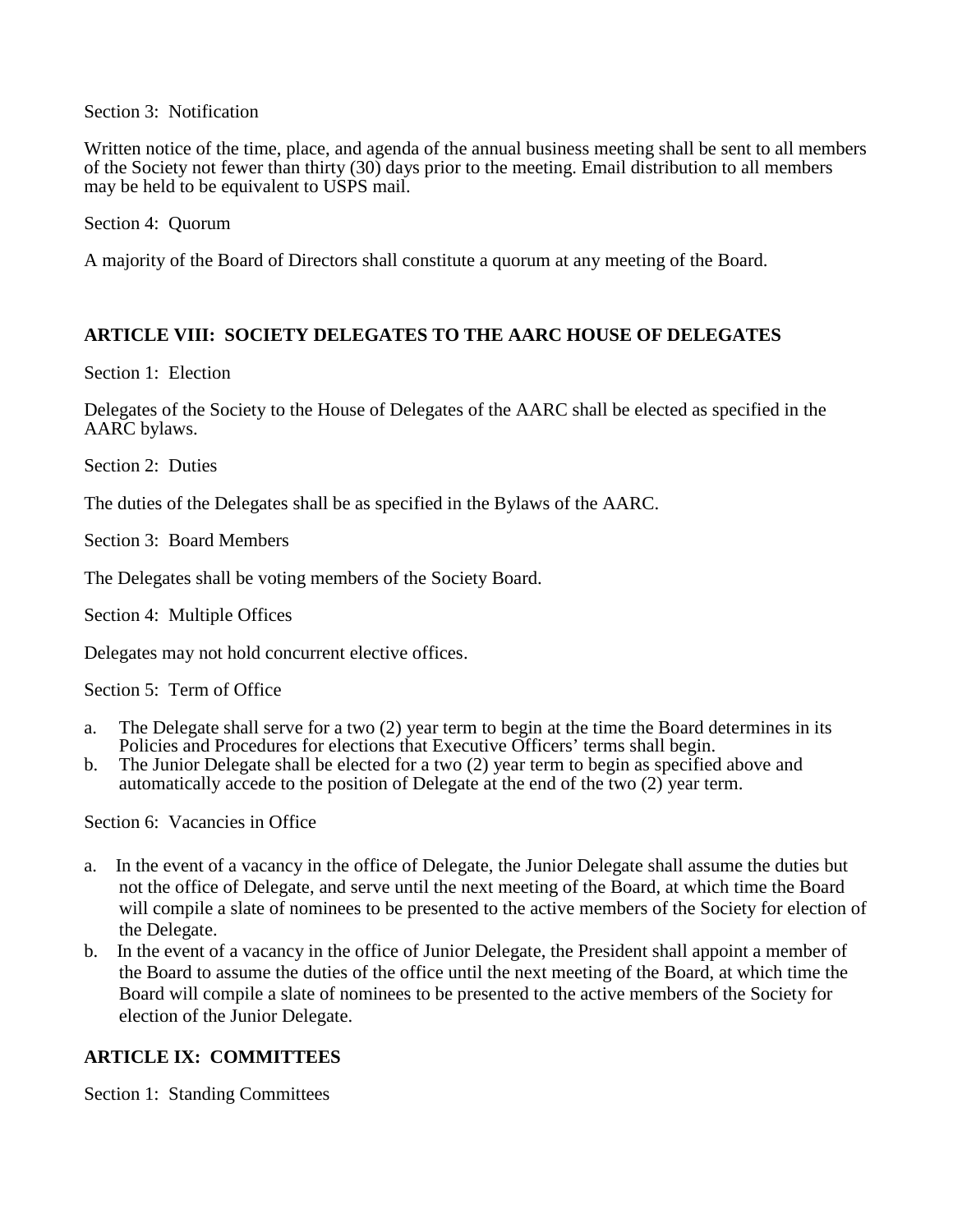The members of the following Standing Committees, except as otherwise described in these Bylaws, shall be appointed by the President, subject to the approval of the Board, to serve for a term of one (1) year. The term shall coincide with the Society's fiscal year:

- a. Bylaws
- b. Chapter Affairs
- c. Education<br>d. Governme
- Government Affairs and Regulations
- e. Membership and Public Relations<br>f. Nominations and Elections
- Nominations and Elections
- g. Program
- h. Publications

## Section 2: Special Committees and Other Appointments

Special committees may be appointed by the President.

Section 3: Committee Chair Duties

- a. The President shall appoint the Chair of each committee except as may be otherwise specified in these Bylaws.
- b. The Chair of each committee shall confer promptly with the members of his committee on work assignments.
- c. The Chair of each committee may recommend prospective committee members to the President. When possible, the Chair of the previous year shall serve as a member of the new committee.
- d. All committee reports shall be made in writing and submitted as requested.
- e. Nonmembers or physician members may be appointed as consultants to committees.<br>
Fach committee shall submit a budget for the next fiscal year to the President-Elect
- f. Each committee shall submit a budget for the next fiscal year to the President-Elect.

# **ARTICLE X: DUTIES OF COMMITTEES**

Section 1: Membership and Public Relations Committee

- a. This committee shall include at least one (1) representative from each Chapter.
- This committee shall develop ways to improve public awareness.
- c. This committee shall perform any other duties as directed by the President and Board.

Section 2: Nominations and Elections Committee

- a. The chair of this committee shall be the President-Elect pr the Past President, depending upon which cycles of elections is in effect.
- b. This committee shall consist of at least one (1) member from each chapter, who shall serve for a term of one (1) year.
- c. Using approved procedures, this committee shall place in nomination Active members in good standing for the offices of President-Elect, Vice President, Secretary, Treasurer, and Junior Delegate. The election of Junior Delegate shall be two years prior to said person's accession to the office of Delegate. This committee shall provide a pertinent biographical sketch of each nominee's professional activities and services to the organization, all of which shall be available for each office.
- d. The final slate of candidates shall be approved by the Board of Directors before submission to the general membership.
- e. This committee shall prepare, receive, verify, and count ballots for all elections, and such other mail or email votes as the Society shall deem necessary.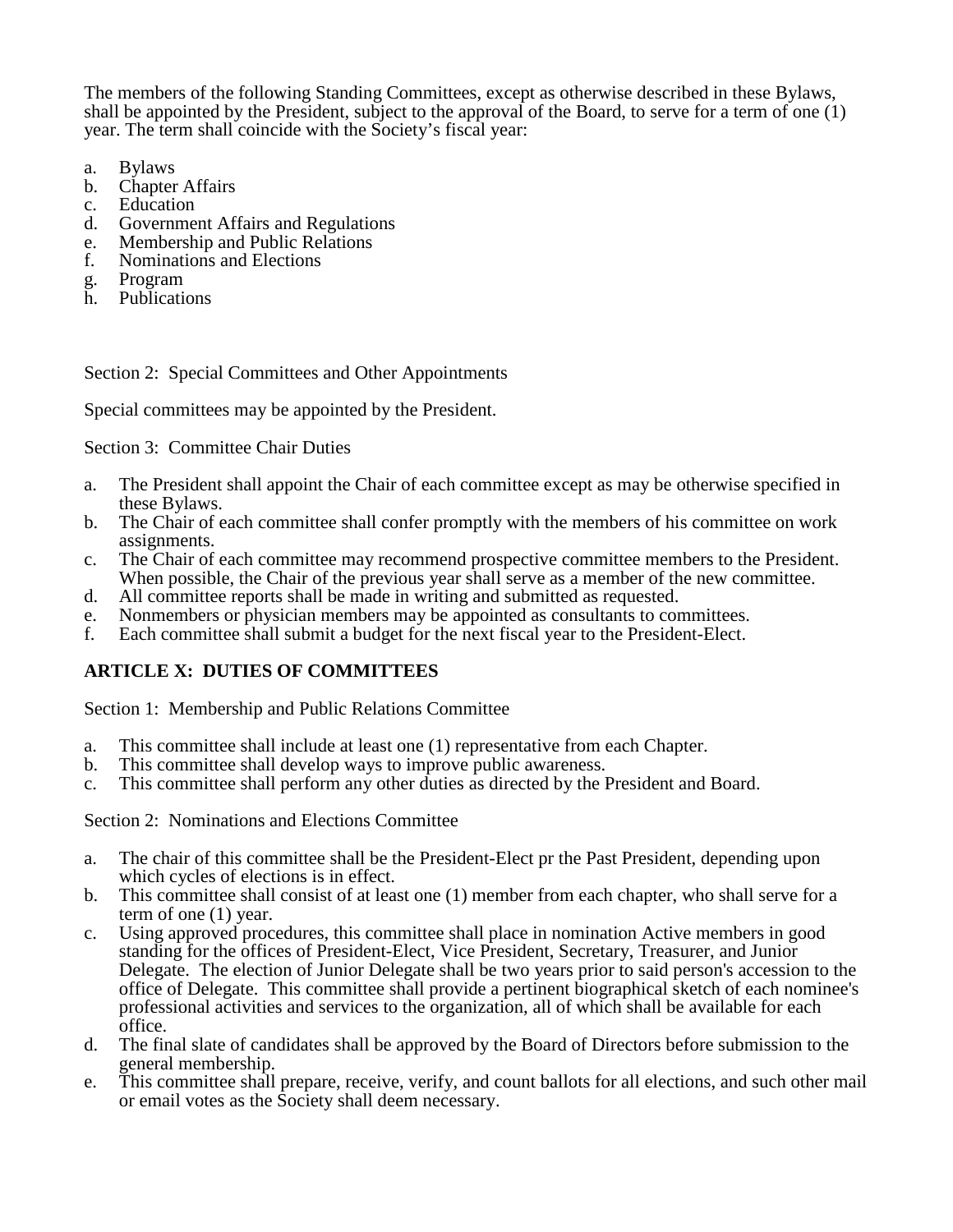- f. In the event of the use of postal mail for voting, ballots, to be acceptable, shall be postmarked by the Board's indicated deadline**.** The deadline shall be clearly indicated on the ballot. Electronic voting is allowed by use of appropriate systems.
- g. The elections shall be by plurality of the votes cast. A tie vote shall be decided by the Board.
- h. Only active members in good standing shall be eligible for nomination, and only active AARC members may vote**.**

## Section 3: Program Committee

This committee shall consist of at least two (2) members. The Chair shall be appointed for a two (2) year term, and be so charged to provide Society members with an annual meeting designed for ontinuing education.

## Section 4: Education Committee

- a. This committee shall be appointed by the President and shall consist of at least three (3) members.
- b. This committee shall develop, obtain funding, and implement scholarship programs; perform other duties as may be assigned by the President or Board, work to insure the quality of education for all levels of practitioners; and, in conjunction with the Program Committee, provide for continuing education for educators in the geographical boundaries of this Society.

Section 5: Bylaws Committee

- a. This committee shall consist of at least three (3) members, one (1) of whom shall be a Past-President or President Elect, depending upon the current cycle of officers and elections.
- b. The committee shall receive and prepare all amendments to the Bylaws for submission to the Board. The committee may also initiate such amendments to the Board.
- c. The committee shall review the Tennessee Society for Respiratory Care Bylaws yearly, and make recommendations for changes as may be deemed necessary.

Section 6: Publications Committee

- a. This committee shall consist of one (1) member from each Chapter.
- b. This committee may publish a Society newsletter and all other publications, as may be deemed necessary by the Board, for the public, health care organizations, or other entities, where dissemination of information concerning respiratory care is indicated.

Section 7: Chapter Affairs Committee

- a. This committee shall consist of at least three (3) members. The Chair shall be the TSRC President- Elect or Past-President.
- b. This committee shall receive and review applications for chapter formations and petitions for chapter dissolution as outlined in these Bylaws, and make a recommendation to the Board of Directors.
- c. This committee shall review chapter reports for determination of continued affiliation.
- Section 8: Government Affairs and Regulations Committee
- a. This committee shall consist of at least six (6) members,

with one  $(1)$  in each of the following areas:

- 1. TSRC President
- 2. TSRC President-Elect or Past President
- 3. TSRC Lobbyist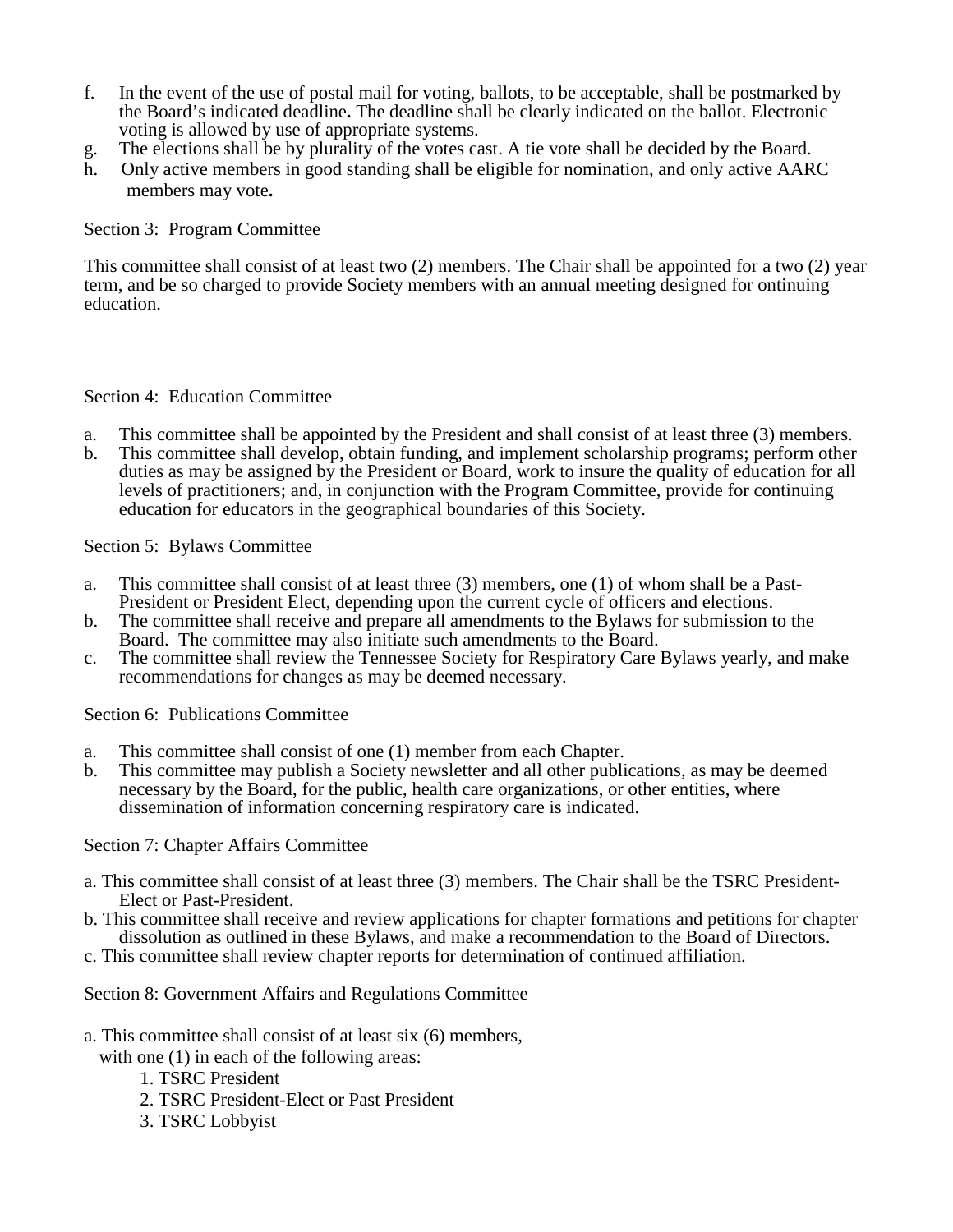- 4. A person employed in respiratory care education
- 5. A person employed in respiratory home care
- 6. A person employed as a director of a respiratory care department

 Other members may be appointed to the committee by the President or the Board.

- b. The committee shall review actions and monitor meetings of the Board of Respiratory Care.
- c. The committee shall review legislation proposed or passed by the Tennessee General Assembly.

d. The committee shall develop and recommend legislation for submission to the Tennessee General Assembly.

- e. The committee shall develop and recommend rule changes to the Board of Respiratory Care.
- f. The committee shall perform other duties as directed by the President or the Board.

Section 9: Committee Vacancies

In the event of a vacancy occurring in any Board ratified committee, the President shall appoint member(s) to fill such vacancies subject to the approval of the Board.

# **ARTICLE XI: CHAPTER ORGANIZATION**

Section 1: Boundaries of Chapters

The boundaries of a Chapter shall be established by the Board and recorded in the Board minutes. The boundaries shall be changed as necessary to allow for deletion or addition of chapters.

Section 2: Organization

The internal organization is to be established by the individual chapters, provided they are not in conflict with these Bylaws.

Section 3: Officers and Chapter Representation

- a. The President and President-Elect of each chapter shall be members of the Society's Board.
- b. The Active members of this Society in the chapter shall elect a President and President-Elect. A Secretary, Treasurer, or Secretary/Treasurer may be appointed by the President or elected by the chapter membership. The Secretary shall be the official correspondent for the chapter to the Society.
- c. Membership in a chapter shall be determined by place of employment, residence, or by member's preference.

Section 4: Activities

Each chapter organization shall be encouraged to expand its membership and to develop educational activities and such other activities as is consistent with the Articles of Incorporation and these Bylaws.

Section 5: Duties of the Chapter President

- a. Represent their chapter at all Board meetings.
- b. Report all actions taken by the Board to their chapter.
- c. Submit a written report, relating to the activities of their chapter, at least twenty-one (21) days prior to each Board meeting.
- d. Function as the chief executive officer of the chapter, preside over the business meetings of the chapter, oversee the implementation of all chapter goals and activities.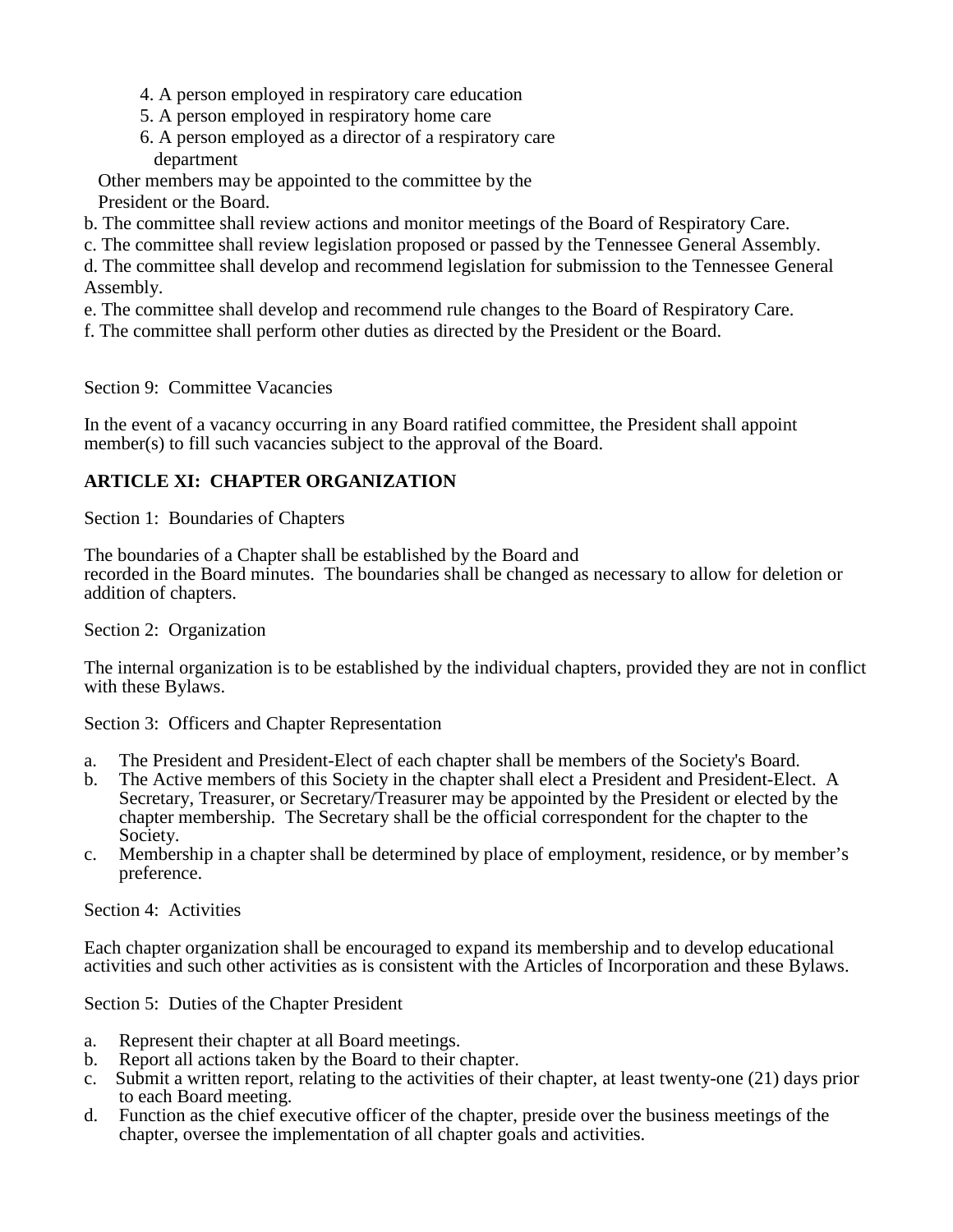e. Submit chapter reports as requested by the Executive Committee.

Section 6: Duties of the Chapter President-Elect

- a. Represent the chapter at each Board meeting.
- b. Report to the chapter all actions taken by the Board.
- c. Assume the duties of the chapter President during the President's absence from a Board meeting. Develop chapter goals for the coming year; select committee members for the coming year as president; perform other duties as requested by the chapter President.

## Section 7: Chapter Admission Requirements

- a. Twenty (20) or more Active Members of the Society, meeting the requirements for affiliation, may become a chapter of the Society upon approval of the Board. Members of chapters shall be members of the Society.
- b. The formal application shall be sent to the Society's Secretary and shall consist of a list of officers, membership, minutes of the organization meeting, a geographical location.
- c. Approval and continuance of a chapter is contingent on the chapter agreeing to comply with such rules, regulations, and conditions as promulgated by the Society.

Section 8: Chapter Duties

The names and addresses of officers of the chapter shall be sent to the Society's Secretary within ten (10) days following their election.

Section 9: Chapter Committees

- a. The chapter President shall appoint such committees as may be necessary to perform the duties of the chapter, subject to the approval of the chapter membership.
- b. In the event of vacancies on chapter committees the chapter President shall appoint members to fill such vacancies, subject to the approval of the chapter membership.

Section 10: Suspension or Dissolution of a Chapter

The Board may suspend or dissolve any chapter for failure to comply with any rule, regulation, or conditions promulgated by the Society or upon failure to maintain a Society membership of at least twenty (20) Active Members.

Section 11: Vacancies in Chapter Office

- a. In the event of a vacancy in the office of President, The President-Elect shall become acting President to serve the unexpired term and shall serve their own, the successive term, as President.
- b. In the event of a vacancy in the office of President-Elect, the Vice-President, if this office exists, shall assume the duties, but not the office, of President-Elect, as well as his own. At the next meeting of the Chapter the vacancy shall be filled by Chapter election.
- In the event of a vacancy in the office of Vice-President, Secretary or Treasurer, the President shall appoint a member of the Chapter to assume the duties of that office, or, at the next meeting of the Chapter the vacancy shall be filled by Chapter election.
- d. In the event of a vacancy in the office of Immediate Past-President, the Chapter, at its next meeting, may fill the vacancy with a Past-President, by appointment.

# **ARTICLE XII: SOCIETY MEDICAL ADVISOR**